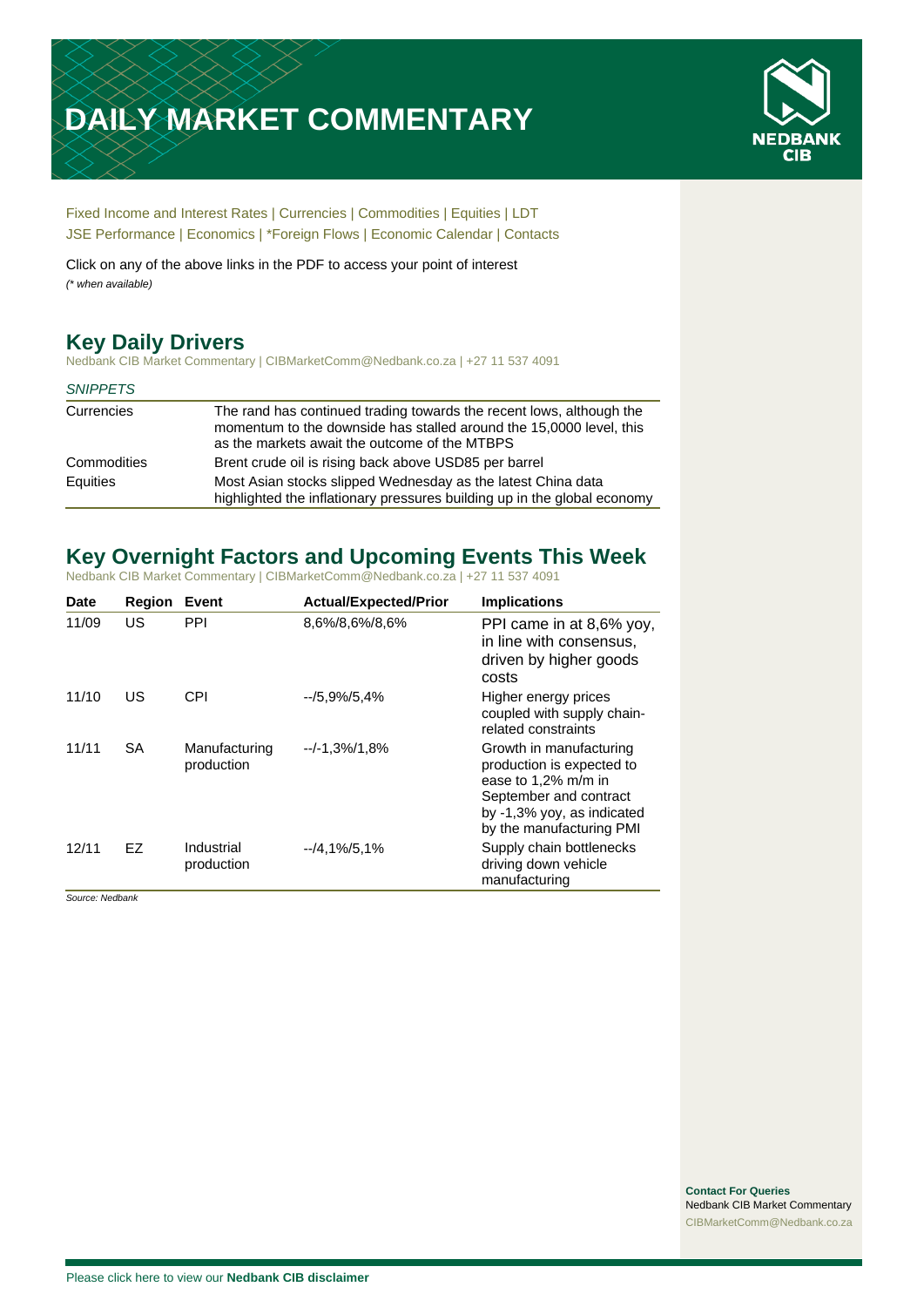### <span id="page-1-0"></span>**Fixed Income and Interest Rates**

Bond flow sales |+2711 535 4021 | Corporate Money Markets | +2711 535 4007 | Business Bank Money Markets | +2711 535 4006

|                                 |            | Δ        | Δ                | Δ          | Δ        | <b>MTD</b> trend |
|---------------------------------|------------|----------|------------------|------------|----------|------------------|
| <b>Bonds</b>                    | Last price | 1d       | <b>MTD</b>       | <b>YTD</b> | 12Month  |                  |
|                                 | %          | bps      | bps              | bps        | bps      |                  |
|                                 |            |          |                  |            |          |                  |
| R2023-1,3 yrs                   | 5,29       | $-0,95$  | $-27,55$         | 76,95      | 127,85   | ψ                |
| R186-5,1 yrs                    | 7,87       | 0,05     | $-30,65$         | 120,15     | 91,75    | ψ                |
| R2030-8,2 yrs                   | 9,25       | $-0,30$  | $-36,80$         | 51,80      | 41,10    | ψ                |
| R2048-26,3 yrs                  | 10,48      | $-0,85$  | $-34,85$         | $-32,15$   | $-46,75$ | ψ                |
| US 10 yr                        | 1,45       | 0,88     | $-10,76$         | 53,15      | 48,59    | ψ                |
| <b>UK 10 yr</b>                 | 0,82       | $-3,20$  | $-21,00$         | 62,70      | 45,20    | ψ                |
| German 10 yr                    | $-0,30$    | $-5,50$  | $-19,20$         | 27,10      | 21,10    | ψ                |
| Japan 10 yr                     | 0,06       | $-0,30$  | $-3,80$          | 4,00       | 1,60     | ψ                |
|                                 |            | Δ        | Δ                | Δ          | Δ        | <b>MTD</b> trend |
| <b>Money Market</b>             | Last price | 1d       | <b>MTD</b>       | <b>YTD</b> | 12Month  |                  |
|                                 | %          | bps      | bps              | bps        | bps      |                  |
| SA reporate                     | 3,50       | 0,00     | 0,00             | 0,00       | 0,00     | ۰                |
| SA prime rate                   | 7,00       | 0,00     | 0,00             | 0,00       | 0,00     | ٠                |
| SA CPI (MTD = previous month)   | 5,00       |          | 10,00            | 190,00     | 200,00   | ۸                |
| SA 3m JIBAR                     | 3,68       | 0,00     | 0,00             | 4,10       | 35,00    | ٠                |
| SA 3m NCD                       | 3,68       | $-1,25$  | 0,00             | 5,00       | 32,50    | ٠                |
| SA 6m NCD                       | 4,46       | 0,00     | 6,25             | 58,75      | 106,25   | ۸                |
| SA 12m NCD                      | 5,29       | $-10,00$ | 3,75             | 121,25     | 181,25   | ۸                |
| US 3m LIBOR                     | 0,15       | 0,29     | 1,34             | $-9,28$    | $-6,03$  | ۸                |
| UK 3m LIBOR                     | 0,11       | 0,76     | $-11,94$         | 8,34       | 6,43     | ψ                |
| Japan 3m LIBOR                  | $-0.09$    | $-0,25$  | $-0,35$          | $-0,40$    | 1,57     | ψ                |
| Source: Bloomberg & Nedbank CIB | Time       |          | 2021/11/10 07:14 |            |          |                  |

|                                  |                | Δ       | Δ                | Δ          | Δ        | <b>MTD</b> trend |
|----------------------------------|----------------|---------|------------------|------------|----------|------------------|
| <b>FRAs and Swaps</b>            | Last price     | 1d      | <b>MTD</b>       | <b>YTD</b> | 12Month  |                  |
|                                  | $\frac{9}{20}$ | bps     | bps              | bps        | bps      |                  |
| 3X6 FRA                          | 4,30           | 0,00    | $-4,00$          | 99,00      | 115,50   | ψ                |
| 6X9 FRA                          | 4,70           | 0,00    | 4,00             | 3,00       | 4,00     | ۸                |
| 9X12 FRA                         | 5,26           | 0,00    | $-27,00$         | 193,50     | 201,50   | ψ                |
| 18X21 FRA                        | 6,36           | 0,00    | $-42,00$         | 257,50     | 267,00   | ψ                |
| SA 2yr Swap                      | 5,30           | 0,10    | $-25,50$         | 174,40     | 187,50   | ψ                |
| SA 3yr Swap                      | 5,81           | $-9,50$ | $-30,00$         | 190,00     | 207,25   | ψ                |
| SA 5yr Swap                      | 6,46           | $-7,50$ | $-39,25$         | 170,50     | 177,25   | ψ                |
| SA 10yr Swap                     | 7,52           | $-0,50$ | $-37,50$         | 92,00      | 68,50    | ψ                |
| SA 15yr Swap                     | 7,97           | $-6,00$ | $-39,50$         | 51,50      | 39,50    | v                |
|                                  |                | Δ       | Δ                | Δ          | $\Delta$ | <b>MTD</b> trend |
| <b>Spreads</b>                   | Last price     | 1d      | <b>MTD</b>       | <b>YTD</b> | 12Month  |                  |
|                                  | $\frac{9}{20}$ | bps     | bps              | bps        | bps      |                  |
| 2v10v                            | $-2,22$        | 0.60    | 12,00            | 82,40      | 119,00   | ۸                |
| 3v10y                            | $-1,71$        | $-9,00$ | 7,50             | 98,00      | 138,75   | ۸                |
| R2030-R2023                      | 3,96           | 0.65    | $-9,25$          | $-25,15$   | $-86,75$ | ψ                |
| R2048-R2030                      | 1,23           | $-0,55$ | 1,95             | $-83,95$   | $-87,85$ | ۸                |
| 5y-R2030                         | $-2,80$        | $-7,20$ | $-2,45$          | 118,70     | 136,15   | ψ                |
| 10y-R2030                        | $-1,74$        | $-0,20$ | $-0,70$          | 40,20      | 27,40    | ψ                |
| 15y-R2030                        | $-1,29$        | $-5,70$ | $-2,70$          | $-0,30$    | $-1,60$  | ψ                |
| SA 5yr CDS spread - basis points | 196,00         |         | $-16,50$         | $-12,00$   | $-30,50$ | ψ                |
| Source: Bloomberg & Nedbank CIB  | Time           |         | 2021/11/10 07:14 |            |          |                  |

#### **US 10 Year Yield SA 10 Year Yield**



*Source: Bloomberg, Nedbank Source: Bloomberg, Nedbank*

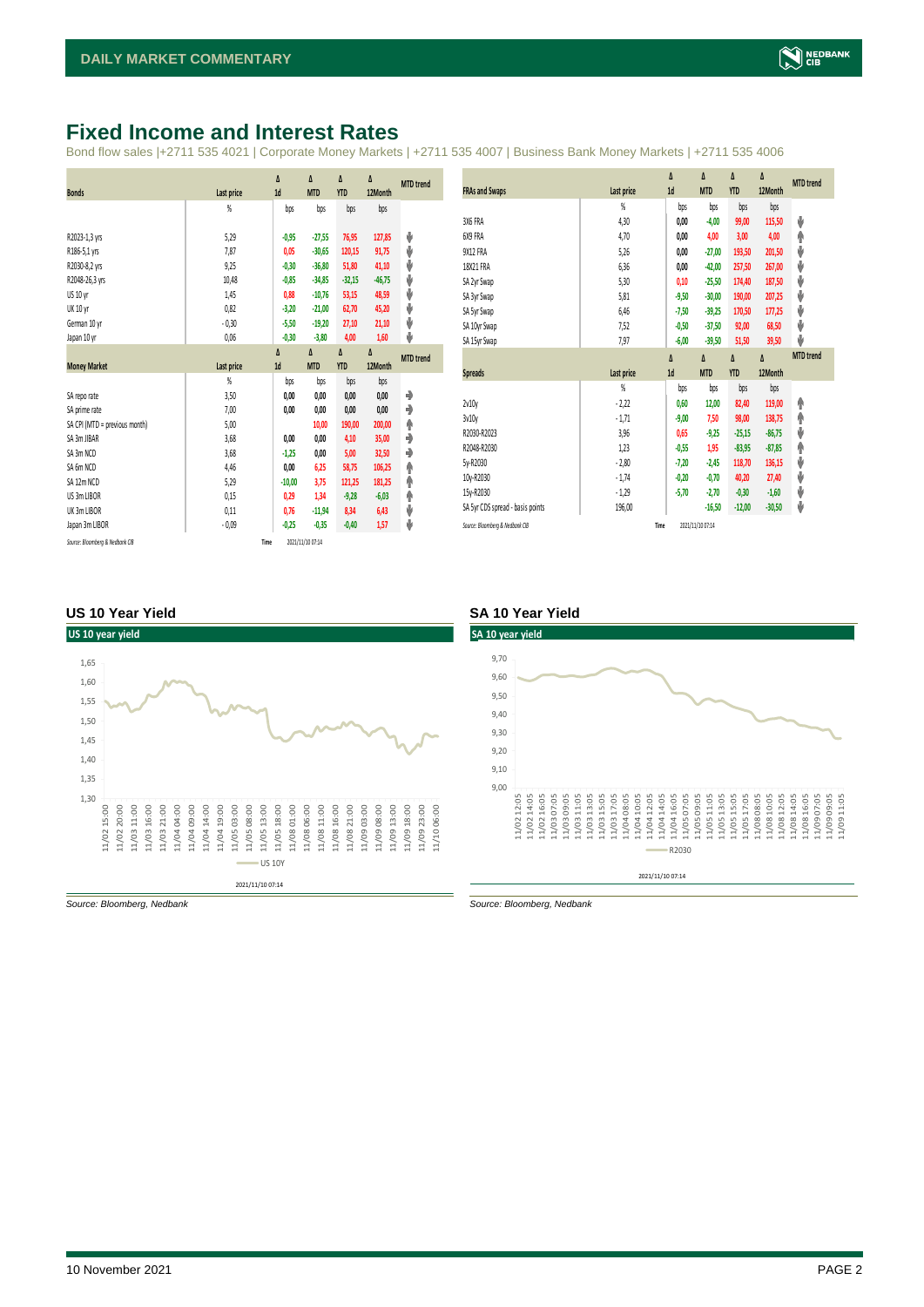

#### <span id="page-2-0"></span>**Currencies**

Business Banking FX | +27 11 535 4003 | Corporate FX | +2711 535 4002 | Institutional FX | +011 535 4002

- On Tuesday, the rand was trading around the 14,9800 level at the time of the local open. The rand traded in a relatively limited range for much of the session, the 15,0000 level proving to be the fulcrum, reaching a best level of 14,8675 and a high of 15,1075 at the close of the session. In the overnight sessions, the local unit held steady and is currently trading at 15,0875. The EURZAR is at 17,4750 and the GBPZAR is trading at 20,4515.
- The international markets saw the major currency pairs trade largely within limited ranges. This morning, the EURUSD is trading at 1,1580, which is some 20 points off from the same time yesterday. The GBPUSD, having traded above 1,3600 yesterday, is this morning trading at 1,3555. Gold this morning is currently trading at 1 827,25, effectively unchanged from the closing levels last night.
- Data releases scheduled for today; there are no local releases; from Europe, we have German CPI; and from the US, we have jobless claims, continuing claims, CPI, average hourly earnings, wholesale inventories and monthly budget releases.
- Over the course of the week thus far, the rand has continued trading with a marginally improved bias, but it has failed to consolidate any gains sub-15,0000. These levels have proved attractive to USD buyers thus far. The local focus this week is firmly on the MTBPS on Thursday.

|                                 |            | X <sub>A</sub> | $X\Delta$        | $% \Delta$ | $% \Delta$ |                  |                     |
|---------------------------------|------------|----------------|------------------|------------|------------|------------------|---------------------|
| <b>Majors</b>                   | Last price | $-1d$          | <b>MTD</b>       | <b>YTD</b> | 12Month    | <b>MTD</b> trend | <b>USD trend</b>    |
| GBPUSD                          | 1.36       | $-0,03$        | $-0,94$          | $-0,86$    | 2.12       | v                | USD strength        |
| <b>EURUSD</b>                   | 1.16       | $-0,09$        | 0.21             | $-5,19$    | $-1,97$    | ٠                | <b>USD</b> weakness |
| <b>USDJPY</b>                   | 112,83     | $-0,04$        | $-0,99$          | $-8,49$    | 6,67       | v                | <b>USD</b> weakness |
| <b>USDAUD</b>                   | 1,36       | 0,19           | 2,10             | 4,47       | $-1,06$    | ٨                | USD strength        |
|                                 |            | X <sub>A</sub> | X <sub>A</sub>   | $% \Delta$ | $% \Delta$ | <b>MTD</b> trend | ZAR trend           |
| <b>Rand crosses</b>             | Last price | $-1d$          | <b>MTD</b>       | <b>YTD</b> | 12Month    |                  |                     |
| <b>USDZAR</b>                   | 15,09      | 0,39           | $-1,02$          | 2,60       | $-3,58$    | v                | ZAR strength        |
| GBPZAR                          | 20,45      | 0.32           | $-2,05$          | 1,75       | $-1,44$    | ÷                | ZAR strength        |
| EURZAR                          | 17,47      | 0,32           | $-0.73$          | $-2,74$    | $-5,67$    | J                | ZAR strength        |
| AUD7AR                          | 11,11      | $-0,00$        | $-3,15$          | $-1,76$    | $-2,49$    | ψ                | ZAR strength        |
| ZARJPY                          | 7,48       | $-0,37$        | 0,07             | 6,00       | 9,90       | ٨                | ZAR strength        |
|                                 |            | X <sub>A</sub> | X <sub>A</sub>   | $% \Delta$ | $% \Delta$ | <b>MTD</b> trend | <b>ZAR trend</b>    |
| <b>African FX</b>               | Last price | $-1d$          | <b>MTD</b>       | <b>YTD</b> | 12Month    |                  |                     |
| ZARMWK (Malawian kwacha)        | 54,22      | 0,04           | 1,76             | 3,16       | 10.00      | ٠                | ZAR strength        |
| ZARBWP (Botswana pula)          | 0.75       | $-0.88$        | 0.82             | 2,18       | 4.48       | ٠                | ZAR strength        |
| ZARKES (Kenyan shilling)        | 7,41       | $-0,20$        | 1,57             | $-0,32$    | 5,90       | ۸                | ZAR strength        |
| ZARMUR (Mauritian rupee)        | 2.85       | $-0.03$        | 1.11             | 5.27       | 9.82       | ٠                | ZAR strength        |
| ZARNGN (Nigerian naira)         | 27,46      | $-1,21$        | 1,36             | 1,41       | 9,56       | ٠                | ZAR strength        |
| ZARGHS (Ghanian cedi)           | 0.40       | $-0,17$        | 1,16             | 1,38       | 7.85       | ۸                | ZAR strength        |
| ZARZMW (Zambian kwacha)         | 1,16       | $-0,10$        | 2,37             | $-24,49$   | $-17,55$   | ٠                | ZAR strength        |
| ZARMZN (Mozambican metical)     | 4,25       | $-0,11$        | 1.07             | $-20,08$   | $-10,70$   | ۸                | ZAR strength        |
|                                 |            | $X\Delta$      | X <sub>A</sub>   | $% \Delta$ | $% \Delta$ | <b>MTD</b> trend | <b>USD trend</b>    |
| <b>Emerging Market FX</b>       | Last price | $-1d$          | <b>MTD</b>       | <b>YTD</b> | 12Month    |                  |                     |
| <b>USDBRL</b> (Brazilian Real)  | 5,49       | $-1,03$        | $-2,75$          | 5,24       | 1,92       | v                | USD weakness        |
| USDTRY (Turkish Lira)           | 9,74       | 0,05           | 1,37             | 23,61      | 16,23      | ٠                | USD strength        |
| <b>USDMXN (Mexican Peso)</b>    | 20,33      | 0.07           | $-1,13$          | 2,06       | 0,06       | v                | USD weakness        |
| <b>USDINR</b> (Indian Rupee)    | 74,16      | 0,17           | $-0,97$          | 1,47       | $-0,03$    | v                | <b>USD</b> weakness |
| <b>USDRUB</b> (Russian Ruble)   | 70,74      | $-0,70$        | $-0,28$          | $-5,19$    | $-7,84$    | ٥                | USD weakness        |
| Source: Bloomberg & Nedbank CIB |            | Time           | 2021/11/10 07:14 |            |            |                  |                     |

• Possible trading range for the rand today: 14,8000 to 15,3000

*\*Please note that the sign on the % change reflects the change on the headline number. The narrative indicates the trend direction over the month. For trade in any of these currencies, contact our FX dealing desks*



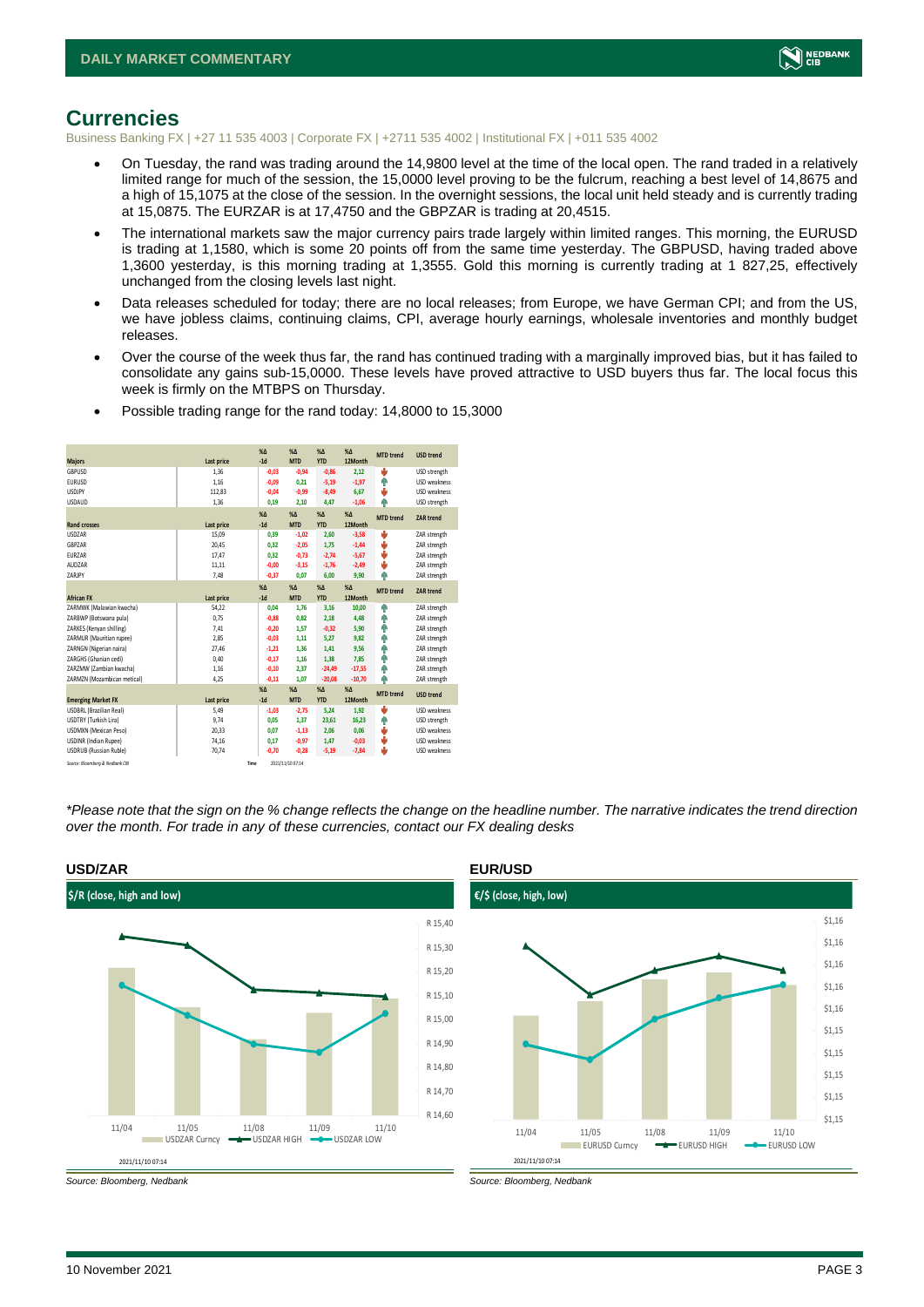

### <span id="page-3-0"></span>**Commodities**

Nedbank CIB Market Commentary | CIBMarketComm@Nedbank.co.za | +27 11 537 4091| +27 11 535 4038

- Benchmark crude oil contracts have resumed their upward trend, with Brent crude oil rising back above USD85 per barrel. Rand weakness has seen Brent crude oil move back towards R1 285 per barrel.
- Gold has lost some of its shine to currently mark a touch above USD1 825 per ounce while PGMs are trading mixed. Iron ore is, once again, under pressure, declining almost 6%.

| <b>Commodities</b>              | Last price | $%$ $\Delta$<br>$-1d$ | %Δ<br><b>MTD</b> | $%$ $\Delta$<br><b>YTD</b> | $%$ $\Delta$<br>12Month | <b>MTD</b> trend |
|---------------------------------|------------|-----------------------|------------------|----------------------------|-------------------------|------------------|
| Brent near future (\$)          | 85,13      | 0,41                  | 0,89             | 64,34                      | 95,21                   | Ĥ                |
| WTI crude (\$)                  | 84.27      | 0,14                  | 0,84             | 73,68                      | 103,75                  | Ŵ                |
| Gold spot (\$)                  | 1826,87    | $-0,28$               | 2,44             | $-3,77$                    | $-2,69$                 | φ                |
| Platinum spot (\$)              | 1054,76    | $-0,75$               | 3,18             | $-1,62$                    | 18,84                   | Ĥ                |
| SA white maize spot (R)         | 3 212,00   | $-0,68$               | $-4,09$          | $-3,17$                    | $-2,96$                 | μ                |
| Source: Bloomberg & Nedbank CIB |            | Time                  | 2021/11/10 07:14 |                            |                         |                  |



2021/11/10 07:14

*Source: Bloomberg, Nedbank*



#### **Platinum vs. Gold Brent Crude vs. West Texas Intermediate**

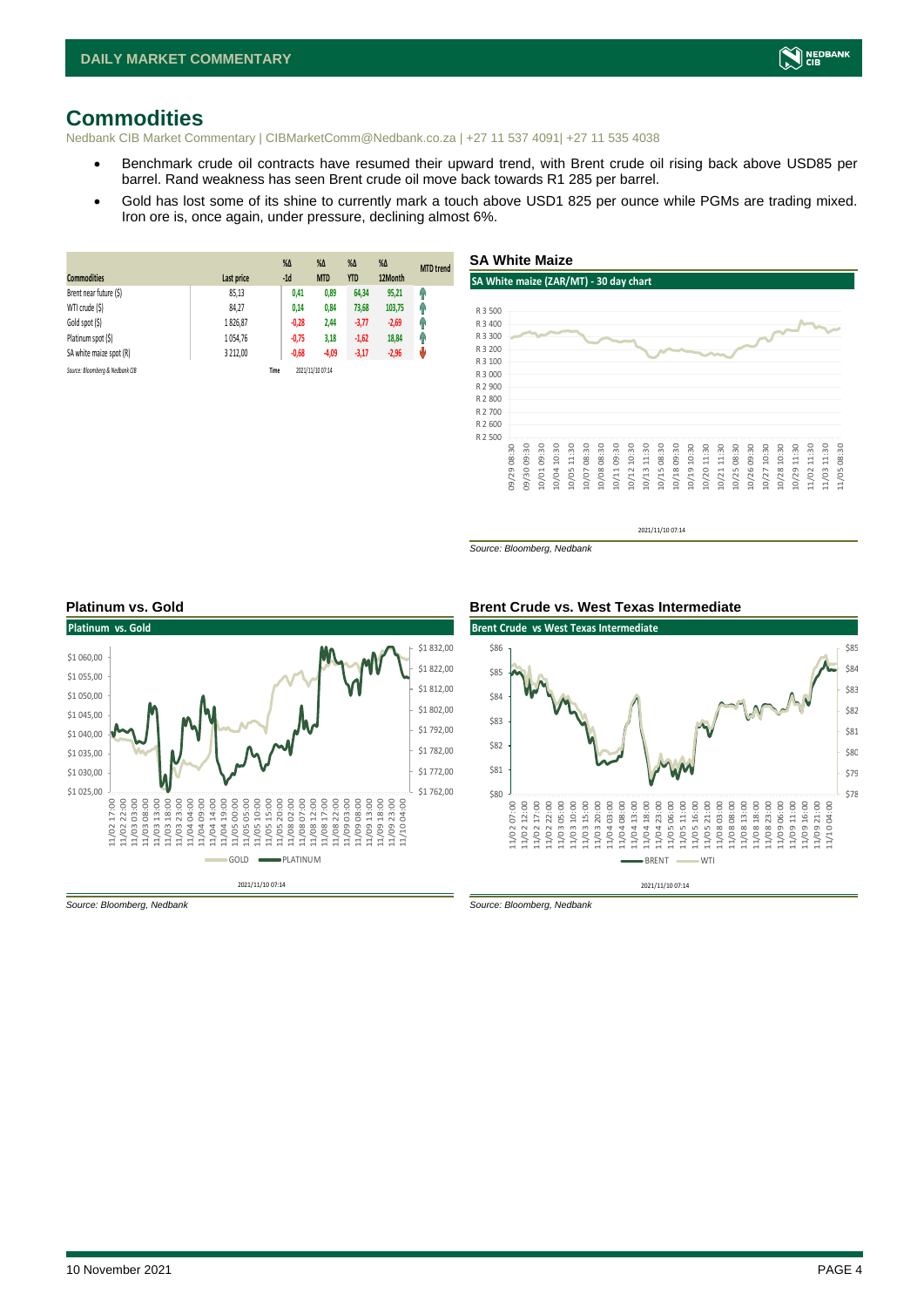# <span id="page-4-0"></span>**Equities**

Cash equities | +2711 535 4030/31

#### **South Africa**

• Top40 -0,12%; global markets were mixed as job interviews at the Fed kick off with the "dove" Lael Brainard being interviewed. Precious metals and mining -2,67%: largely dragged down by NPH and IMP (M&A activity) while gold counter O/P PAN +3,61%. NPH -15,43%; announced acquisition of 32,8% interest in RBPlat with option to increase the group's interest to 33,3%. IMP -4,05%; RBP votes against IMP…with NPH acquisition effectively blocking deal; RBP the overall winner here. Retailers +1,25% O/P index…WHL +3,57%, TFG +1,38%, MSM +3,05% while TRU -0,79%; banks +0,09%. TKG -12,14%; HEPS up 30,4% to 285,5 cents, BEPS up 27,3% to 276,8 cents; EBITDA up 1,2% with EBITDA margin at 28,1%. Worth noting: Prosus buyback update: Prosus (PRX) repurchased 1 757 988 PRX ordinary shares N at an average price of EUR75,1301 per share for a total consideration of EUR132 077 891,37 (USD152 946 642,37). Turnover at R17,3bn; 1,2m SSW, 401k NPH, 300k RBP, 340k NRP, 827k AGL, 7.2m ATT at 690, 487k DSY.

#### **UK/Europe**

• European stocks retreated from a record high as investors considered a flurry of corporate earnings against risks to the rally. The Stoxx Europe 600 dropped 0,2% by the close in London, the first decline in nine days. The retail sector led the advance, while miners fell with iron ore and banks underperforming as Treasury yields retreated. Investors are weighing the risks to the rally that has taken European stocks to record highs and are keeping an eye on central banks to assess the impact of inflation on monetary policy. In the US, Lael Brainard is said to have interviewed for the top job at the Federal Reserve, with some speculating that the central bank would be more dovish under her leadership.

#### **USA**

• US stocks halted the longest rally since 2017, sending major indices lower from all-time highs as Treasuries surged. The S&P 500 fell for the first time in nine sessions, led by a drop in financial shares that came under pressure as the 10-year yield slumped to the lowest level in seven weeks. Tesla Inc sank as much as 12% after a tweet by investor Michael Burry. PayPal Holdings Inc fell after its guidance disappointed. General Electric Co. rose after saying it will split into three companies. Global equities are hovering near all-time highs as investors weigh strong earnings, easing travel curbs and US infrastructure spending against the risk of persistent inflation that may lead to tighter monetary policy. Data Tuesday showed the producer price index accelerated in October, further fuelling concerns about inflationary pressures in the economy.

#### **Asia**

• Most Asian stocks slipped Wednesday as the latest China data highlighted the inflationary pressures building up in the global economy. Shares fluctuated in Japan and dipped in Hong Kong and China, where factory-gate prices grew at the fastest pace in 26 years and consumer price inflation topped estimates. Developer Fantasia Holdings Group Co. plunged after resuming trading amid the continuing troubles in China's property sector. China Evergrande Group is facing its biggest payment test since signs of a liquidity crisis emerged at the firm five months ago. Investors are waiting to see if the embattled developer makes coupon payments totalling USD148,1m for three USD bonds before the end of 30-day grace periods Wednesday.

|                                 |            | $\%$ $\Delta$ | $\%$ $\Delta$     | $\%$ $\Delta$ | $\%$ $\Delta$ | 2020        | <b>MTD</b> trend |
|---------------------------------|------------|---------------|-------------------|---------------|---------------|-------------|------------------|
| <b>Developed Markets</b>        | Last price | $-1d$         | <b>MTD</b>        | <b>YTD</b>    | 12Month       | Performance |                  |
| Dow Jones                       | 36 319,98  | $-0,31$       | 1,40              | 18,67         | 23,45         | 22,34       | ۸                |
| Nasdao                          | 15 886,54  | $-0,60$       | 2,50              | 23,26         | 37,50         | 35,23       | Ŷ                |
| S&P 500                         | 4685,25    | $-0,35$       | 1,73              | 24,74         | 32,15         | 28,88       | ł                |
| DJ Eurostoxx 50                 | 4344,63    | $-0,18$       | 2,21              | 22,29         | 26,20         | 25,12       | Ĥ                |
| DAX                             | 16 040,47  | $-0,04$       | 2.24              | 16,92         | 21,86         | 25,22       | Ŷ                |
| CAC                             | 7043,27    | $-0,06$       | 3,12              | 26,87         | 29,97         | 26,46       | ł                |
| <b>FTSE</b>                     | 7274,04    | $-0,36$       | 0,50              | 12,59         | 15,52         | 12,00       | Ĥ                |
| ASX200                          | 7423.90    | $-0,14$       | 1.37              | 12,70         | 17,09         | 13,38       | Ŷ                |
| Nikkei 225                      | 29 135,18  | $-0,51$       | 0,84              | 6,16          | 16,98         | 20,93       | ۸                |
| MSCI World                      | 3 227,80   | $-0,30$       | 1,67              | 19,99         | 28,75         | 25,19       | ۸                |
|                                 |            | $\%$          | $\%$ $\Delta$     | $\%$ $\Delta$ | $\%$          | 2020        |                  |
| <b>Emerging Markets</b>         | Last price | $-1d$         | <b>MTD</b>        | <b>YTD</b>    | 12Month       | Performance | <b>MTD</b> trend |
| Hang Seng                       | 24 520,94  | $-1,18$       | $-3,37$           | $-9,95$       | $-6,77$       | 9,07        | V                |
| Shanghai                        | 3 464,80   | $-1,20$       | $-2,33$           | $-0,24$       | 3,11          | 23,72       | V                |
| Brazil Bovespa                  | 105 535,10 | 0,72          | 1,97              | $-11,33$      | 0,45          | 27,07       | f                |
| India - NSE                     | 60 139,73  | $-0.49$       | 1.40              | 25,94         | 38,96         | 14,38       | ۸                |
| Russia Micex                    | 4 187,33   | $-0,73$       | 0.90              | 27,31         | 39,64         | 28,21       | φ                |
| <b>MSCI Emerging</b>            | 1272,96    | 0,33          | 0,65              | $-1,42$       | 7,88          | 15,38       | ۸                |
|                                 |            | $\%$          | $\%$ $\Delta$     | $\% \Delta$   | $\%$          | 2020        |                  |
| <b>SA Indices</b>               | Last price | $-1d$         | <b>MTD</b>        | <b>YTD</b>    | 12Month       | Performance | <b>MTD</b> trend |
| <b>JSE All Share</b>            | 67 983,20  | $-0,10$       | 0,77              | 14,43         | 17,88         | 8,24        | ۸                |
| Top 40                          | 61 246.70  | $-0,12$       | 0.72              | 12,63         | 15,73         | 8,75        | φ                |
| Resi 10                         | 61 246,25  | $-1,24$       | $-2, 77$          | 6,38          | 16,17         | 20,01       | V                |
| Indi 25                         | 90 125,81  | 0,61          | 3,01              | 15,69         | 12,35         | 8,82        | φ                |
| Fini 15                         | 14 172.32  | 0.21          | 1,55              | 17,51         | 24,57         | $-4,30$     | Ĥ                |
| $A = -0.1$ $A = 0.1$ $A = 1.00$ |            | . .           | anno les len mars |               |               |             |                  |

2021/11/10 07:14

**Short Term Performance of SA Equity Indices**



*Source: Bloomberg, Nedbank*

*Source: Bloomberg & Nedbank CIB* **Time**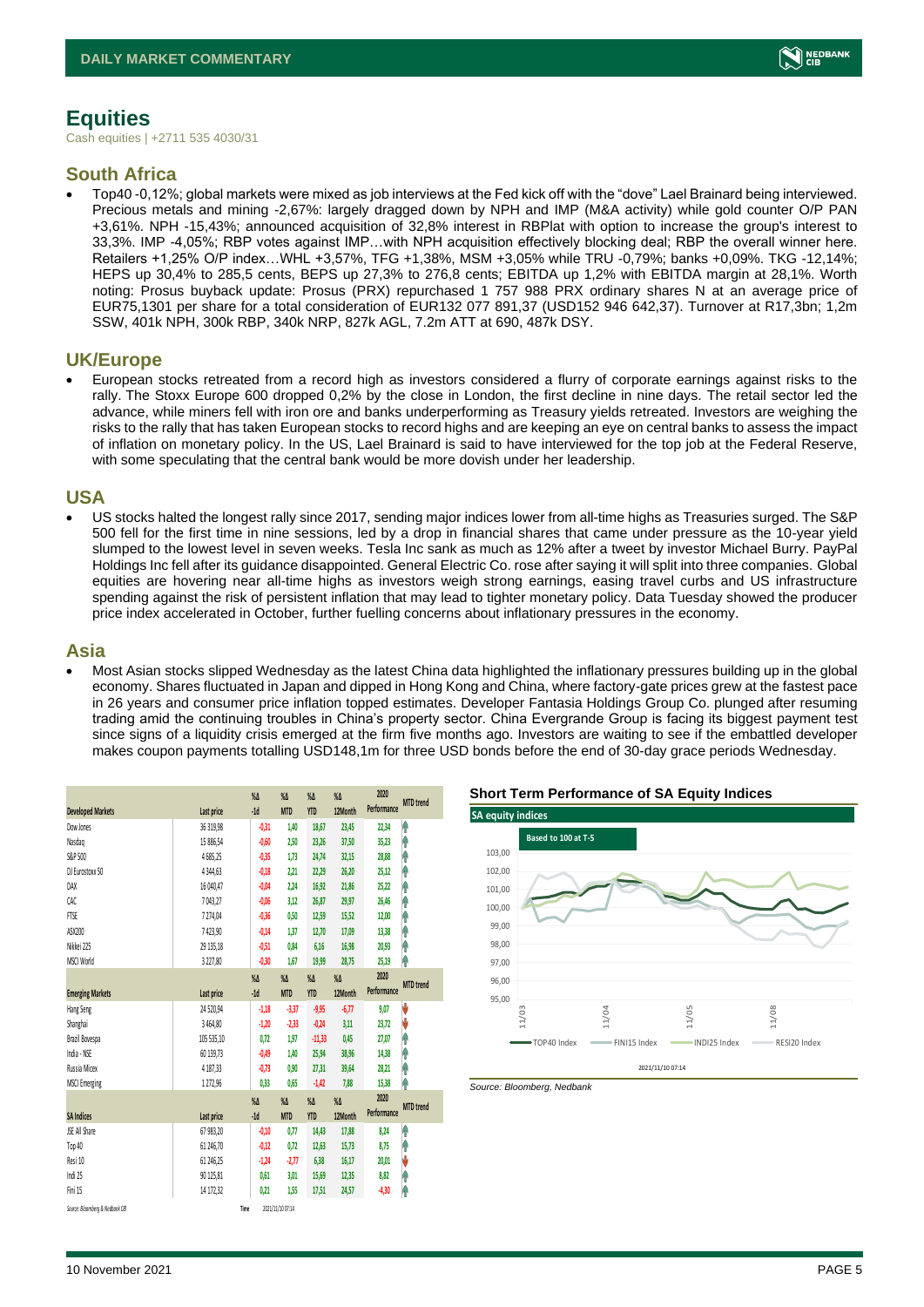## <span id="page-5-0"></span>**Last Day To Trade**

Susan Correia | Scorreia@Nedbankcapital.co.za | +27 11 295 8227

| <b>SHARE CODE</b> | <b>SHARE NAME</b>            | <b>DIVIDEND / INTEREST RATE</b> |  |  |  |  |
|-------------------|------------------------------|---------------------------------|--|--|--|--|
| 16 November 2021  |                              |                                 |  |  |  |  |
| LBHP              | Liberty Holdings 11c Pref    | Scheme of arrangement at 150cps |  |  |  |  |
| <b>MIX</b>        | Mix Telematics Ltd           | dividend @ 4cps                 |  |  |  |  |
| <b>NVE</b>        | Nyest Financial Holdings Ltd | dividend $@$ 5.75cps            |  |  |  |  |
| OCT               | Octodec Invest Ltd           | dividend @ 50cps                |  |  |  |  |
| <b>REM</b>        | Remgro Ltd                   | dividend @ 60cps                |  |  |  |  |
| <b>SAPCB</b>      | Sappi Southern Africa Ltd CB | interest @ 6466cps              |  |  |  |  |
| <b>SEA</b>        | Spear REIT Ltd               | dividend $@33.059220$ cps       |  |  |  |  |

*Source: JSE*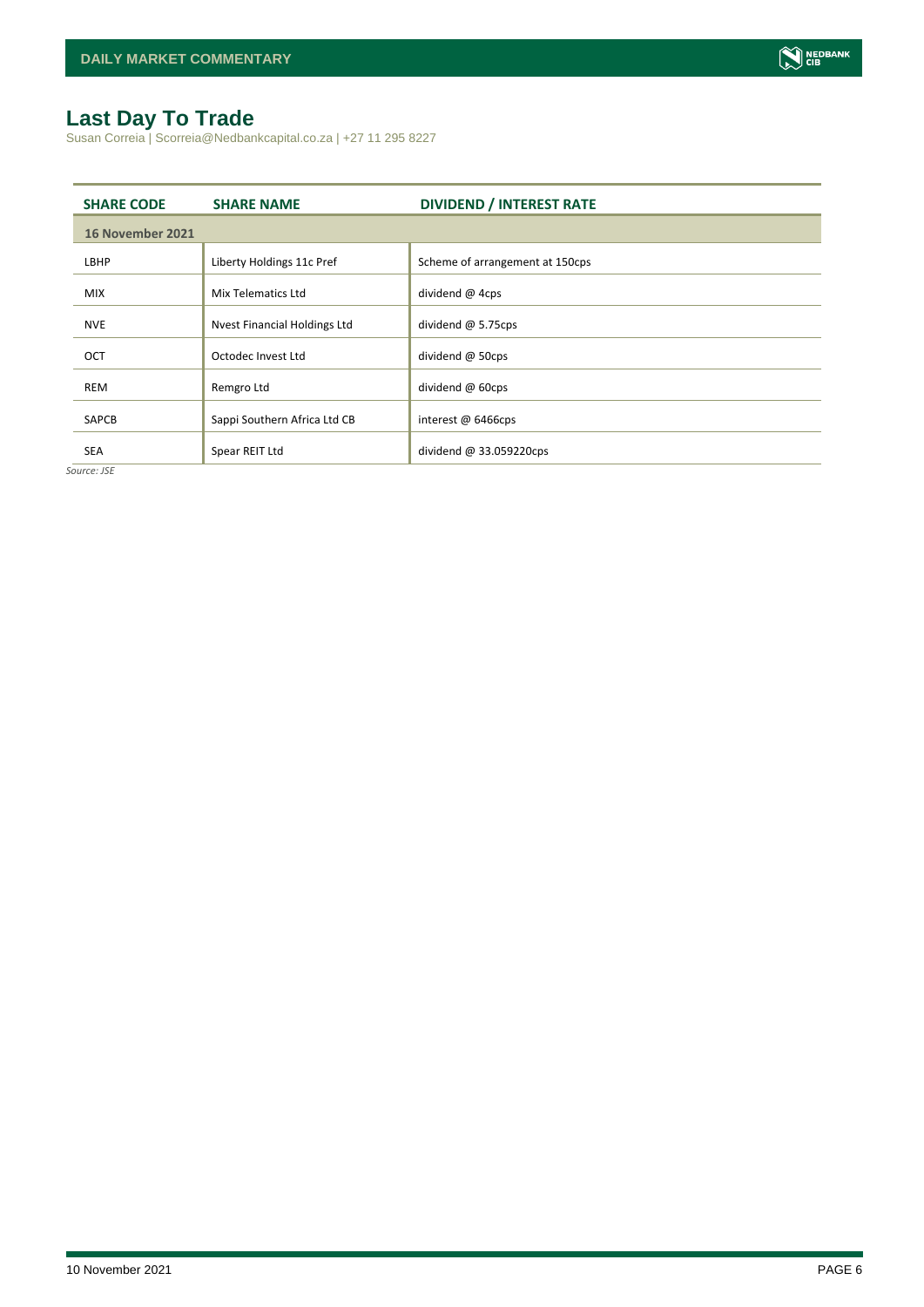# <span id="page-6-0"></span>**JSE Performance**

Nedbank CIB Market Commentary | CIBMarketComm@Nedbank.co.za | +27 11 537 4091

| <b>Top40 constituents</b>          | Last price | $\%$<br>$-1d$ | $\%$ $\Delta$<br><b>MTD</b> | %Δ<br>YTD | %Δ<br>12Month | 2020<br>Performance | <b>MTD</b> trend |
|------------------------------------|------------|---------------|-----------------------------|-----------|---------------|---------------------|------------------|
|                                    |            |               |                             |           |               |                     |                  |
| AGL: Anglo American Plc            | 556,77     | $-0,31$       | $-3,20$                     | 17,39     | 33,04         | 21,60               | V                |
| AMS: Anglo American Platinum Ltd   | 1532,00    | $-1,76$       | $-0,74$                     | 12,97     | 42,21         | 10,39               | ♦                |
| ANG: Anglogold Ashanti Ltd         | 285,66     | 0,22          | 0,13                        | $-16,60$  | $-25,78$      | 8,22                | φ                |
| APN : Aspen Pharmacare Holdings Lt | 223,38     | $-1,13$       | $-8,17$                     | 78,18     | 73,11         | 5,16                | V                |
| BHP: Bhp Group Plc                 | 387,53     | $-0,67$       | $-3,73$                     | $-0,39$   | 12,62         | 17,98               | ♦                |
| BID: Bid Corp Ltd                  | 324,10     | 0,29          | $-1,14$                     | 23,22     | 16,69         | $-20,34$            | ♦                |
| BTI: British American Tobacco Plc  | 519,00     | 0,67          | $-2,79$                     | $-4,85$   | $-6,09$       | $-8,69$             | ♦                |
| BVT: Bidvest Group Ltd             | 189,76     | $-0,51$       | $-0,85$                     | 20,85     | 18,84         | $-23,32$            | ♦                |
| CFR : Financiere Richemont-Dep Rec | 204,26     | 0,77          | 8,66                        | 55,80     | 58,35         | 19,69               | φ                |
| CLS : Clicks Group Ltd             | 280,00     | 1,52          | 0,42                        | 10,82     | 7,42          | $-1,53$             | φ                |
| CPI : Capitec Bank Holdings Ltd    | 1838,99    | 0,22          | 7,75                        | 28,36     | 33,89         | $-0,94$             | φ                |
| DSY: Discovery Ltd                 | 141,64     | 1,71          | 1,22                        | $-7,75$   | 10,90         | 27,28               | φ                |
| EXX : Exxaro Resources Ltd         | 160,28     | $-0,16$       | $-4,17$                     | 19,34     | 27,57         | 5,92                | ♦                |
| FSR: Firstrand Ltd                 | 58,87      | 0,82          | 1,48                        | 15,34     | 26,77         | $-18,73$            | φ                |
| GFI: Gold Fields Ltd               | 142,91     | 0,98          | $-0,28$                     | 3,88      | $-19,27$      | 43,50               | ♦                |
| GLN : Glencore Plc                 | 72,64      | 0,28          | $-3,67$                     | 60,98     | 94,90         | 7,95                | ♦                |
| GRT : Growthpoint Properties Ltd   | 13,35      | 0,30          | 3,01                        | 6,21      | 5,37          | $-43,15$            | Ą                |
| IMP : Impala Platinum Holdings Ltd | 189,99     | $-4,05$       | $-4,04$                     | $-5,90$   | 15,47         | 40,68               | ♦                |
| INL: Investec Ltd                  | 74,52      | 0,12          | 6,46                        | 103,38    | 112,85        | $-37,83$            | φ                |
| INP: Invested Plc                  | 71,99      | $-0,92$       | 4,33                        | 91,21     | 104,46        | $-42,72$            | Ą                |
| MCG: Multichoice Group Ltd         | 118,98     | 0,81          | $-2,05$                     | $-11,21$  | $-7,16$       | 0,00                | ♦                |
| MNP: Mondi Plc                     | 371,95     | $-0,12$       | $-2,27$                     | 8,40      | 5,98          | 5,16                | ♦                |
| MRP : Mr Price Group Ltd           | 202,80     | $-0,64$       | 1,42                        | 18,84     | 26,05         | $-6,49$             | φ                |
| MTN: Mtn Group Ltd                 | 169,06     | $-0,26$       | 23,42                       | 180,88    | 146,23        | $-27,03$            | φ                |
| NED: Nedbank Group Ltd             | 167,92     | $-1,37$       | $-3,44$                     | 29,69     | 31,63         | $-39,58$            | V                |
| NPH : Northam Platinum Holdings Lt | 205,73     | $-15,43$      | $-10,06$                    | $-1,81$   | 16,26         | 69,50               | V                |
| NPN : Naspers Ltd-N Shs            | 2551,38    | 1,25          | $-1,50$                     | $-15,50$  | $-19,64$      | 31,80               | V                |
| NRP : Nepi Rockcastle Plc          | 102,90     | $-0,14$       | 0,49                        | 10,05     | 40,96         | $-21,25$            | φ                |
| OMU : Old Mutual Ltd               | 14,24      | 0,85          | 6,74                        | 39,96     | 36,62         | $-39,52$            | φ                |
| PRX : Prosus Nv                    | 1 268,00   | 0,74          | $-5,03$                     | $-20,91$  | $-23,17$      | 52,39               | V                |
| REM : Remgro Ltd                   | 134,76     | 0,71          | 0,10                        | 40,08     | 34,99         | $-32,51$            | φ                |
| RNI : Reinet Investments Sca       | 271,85     | 1,18          | $-1,40$                     | $-1,36$   | $-5,12$       | $-0,68$             | V                |
| SBK: Standard Bank Group Ltd       | 134,75     | $-0,19$       | $-0,50$                     | 6,04      | 7,37          | $-24,50$            | V                |
| SHP: Shoprite Holdings Ltd         | 188,26     | 0,46          | 3,73                        | 34,47     | 34,20         | 11,18               | φ                |
| SLM : Sanlam Ltd                   | 61,59      | $-0,66$       | $-1,85$                     | 4,83      | 8,87          | $-25,73$            | V                |
| SOL: Sasol Ltd                     | 270,41     | $-1,21$       | 5,38                        | 101,90    | 145,43        | $-55,87$            | Ĥ                |
| SPP: Spar Group Limited/The        | 196,19     | 0,44          | 0,62                        | 3,51      | 4,10          | $-4,04$             | φ                |
| SSW : Sibanye Stillwater Ltd       | 51,75      | $-1,05$       | $-2,98$                     | $-13,75$  | $-3,09$       | 67,18               | V                |
| VOD: Vodacom Group Ltd             | 136,93     | 0,42          | 1,00                        | 10,08     | 5,95          | 7,88                | φ                |
| WHL: Woolworths Holdings Ltd       | 56,86      | 3,57          | 5,47                        | 43,80     | 43,12         | $-18,64$            | φ                |
|                                    |            |               |                             |           |               |                     |                  |

 $Source: Bloomberg & Nedbank *CB*$ 

Time 2021/11/10 07:14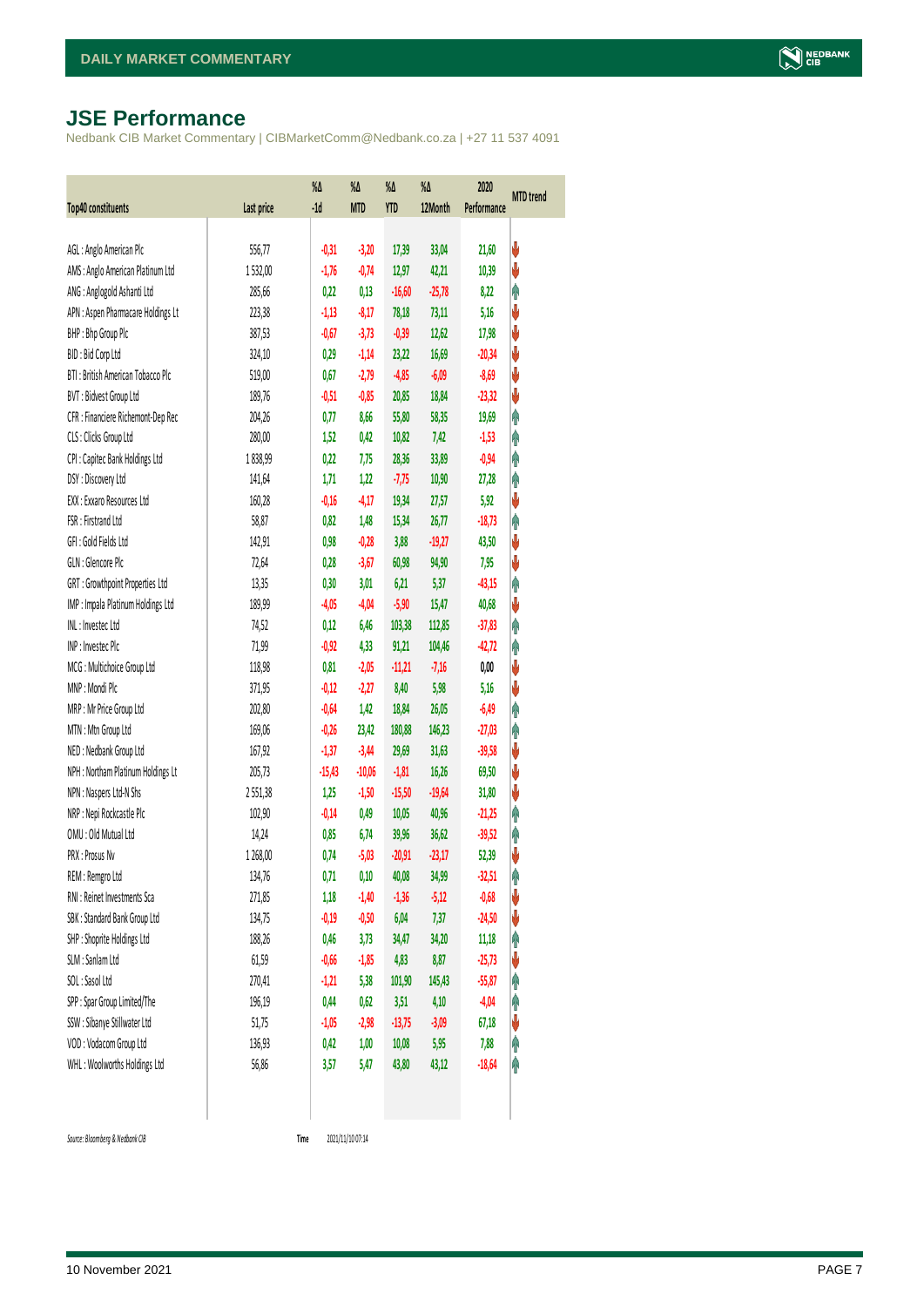# <span id="page-7-0"></span>**Economic Calendar**

Nedbank CIB Market Commentary | CIBMarketComm@Nedbank.co.za | +27 11 537 4091

|                          | Country | Event                          | Period     | Survey      | Actual        | Prior      | Revised         |
|--------------------------|---------|--------------------------------|------------|-------------|---------------|------------|-----------------|
| 09-November              |         |                                |            |             |               |            |                 |
| 01:50 AM                 | JN      | Trade Balance BoP Basis        | <b>SEP</b> | JPY -359b   | JPY -230b     | JPY -372b  |                 |
| 01:50 AM                 | JN      | BoP Current Account Adjusted   | SEP        | JPY 847b    | JPY 763b      | JPY 1043b  | <b>JPY 880b</b> |
| 09:00 AM                 | GE      | <b>Current Account Balance</b> | SEP        | EUR 17,0b   | EUR 15,4b     | EUR 11,8b  | EUR 15,4b       |
| 09:00 AM                 | GE      | Imports SA MoM                 | SEP        | 0,50%       | 2,10%         | 3,50%      | 2,10%           |
| 09:00 AM                 | GE      | Exports SA MoM                 | <b>SEP</b> | 0,00%       | $-1,10%$      | $-1,20%$   | $-0,80%$        |
| 09:00 AM                 | GE      | Trade Balance                  | SEP        | EUR 16,0b   | EUR 16,2b     | EUR 10,7b  |                 |
| 12:00 PM                 | EC      | <b>ZEW Survey Expectations</b> | <b>NOV</b> |             | 25,9          | 21,0       |                 |
| 12:00 PM                 | GE      | <b>ZEW Survey Expectations</b> | <b>NOV</b> | 20,0        | 31,7          | 22,3       |                 |
| 12:00 PM                 | GE      | ZEW Survey Current Situation   | <b>NOV</b> | 18,3        | 12,5          | 21,6       |                 |
| 03:30 PM                 | US      | PPI Final Demand YoY           | OCT        | 8,60%       | 8,60%         | 8,60%      |                 |
| 10-November              |         |                                |            |             |               |            |                 |
| 01:50 AM                 | JN      | Money Stock M3 YoY             | OCT        | 3,70%       | 3,70%         | 3,80%      | 3,70%           |
| 03:30 AM                 | CН      | <b>CPI YoY</b>                 | OCT        | 1,40%       | 1,50%         | 0,70%      |                 |
| 03:30 AM                 | CН      | PPI YoY                        | OCT        | 12,30%      | 13,50%        | 10,70%     |                 |
| 09:00 AM                 | GE      | CPI YoY                        | MAY F      | 4,50%       |               | 4,50%      |                 |
| 03:30 PM                 | US      | Real Avg Weekly Earnings YoY   | OCT        |             |               | $-0,80%$   |                 |
| 03:30 PM                 | US      | Real Avg Hourly Earning YoY    | OCT        |             |               | $-0,80%$   |                 |
| 03:30 PM                 | US      | <b>CPI YoY</b>                 | OCT        | 5,90%       |               | 5,40%      |                 |
| 05:00 PM                 | US      | Wholesale Inventories MoM      | SEP F      | 1,10%       | ٠             | 1,10%      |                 |
| 05:00 PM                 | US      | Wholesale Trade Sales MoM      | <b>SEP</b> | 0,00%       |               | $-1,10%$   |                 |
| 09:00 PM                 | US      | Monthly Budget Statement       | OCT        | USD -179,0b | ÷,            | USD -61,5b |                 |
| 11-November              |         |                                |            |             |               |            |                 |
| 01:50 AM                 | JN      | PPI YoY                        | OCT        | 6,95%       |               | 6,30%      |                 |
| 09:00 AM                 | UK      | Industrial Production YoY      | SEP        | 3,10%       |               | 3,70%      |                 |
| 09:00 AM                 | UK      | Manufacturing Production YoY   | SEP        | 3,10%       |               | 4,10%      |                 |
| 09:00 AM                 | UK      | <b>Trade Balance</b>           | <b>SEP</b> | GBP -3256m  | ÷,            | GBP -3716m |                 |
| 09:00 AM                 | UK      | GDP YoY                        | 3Q P       | 6,80%       | $\frac{1}{2}$ | 23,60%     |                 |
| 09:00 AM                 | UK      | GDP QoQ                        | 3Q P       | 1,50%       |               | 5,50%      |                 |
| 11:30 AM                 | SA      | Gold Production YoY            | SEP        |             |               | 13,52%     |                 |
| 11:30 AM                 | SA      | Platinum Production YoY        | <b>SEP</b> |             |               | 4,38%      |                 |
| 11:30 AM                 | SA      | Mining Production YoY          | SEP        | 2,70%       |               | 2,00%      |                 |
| 01:00 PM                 | SA      | Manufacturing Prod NSA YoY     | <b>SEP</b> | $-1,30%$    |               | 1,80%      |                 |
| 12-November              |         |                                |            |             |               |            |                 |
| 09:00 AM                 | GE      | Wholesale Price Index YoY      | OCT        |             |               | 13,20%     |                 |
| 12:00 PM                 | EC      | Industrial Production WDA YoY  | <b>SEP</b> | 4,10%       |               | 5,10%      |                 |
| 05:00 PM                 | US      | U. of Mich. Sentiment          | NOV P      | 72,5        |               | 71,7       |                 |
| 05:00 PM                 | US      | JOLTS Job Openings             | <b>SEP</b> | 10300       |               | 10439      |                 |
|                          |         |                                |            |             |               |            |                 |
| <b>Source: Bloomberg</b> |         | 2021/11/10 07:14               |            |             |               |            |                 |